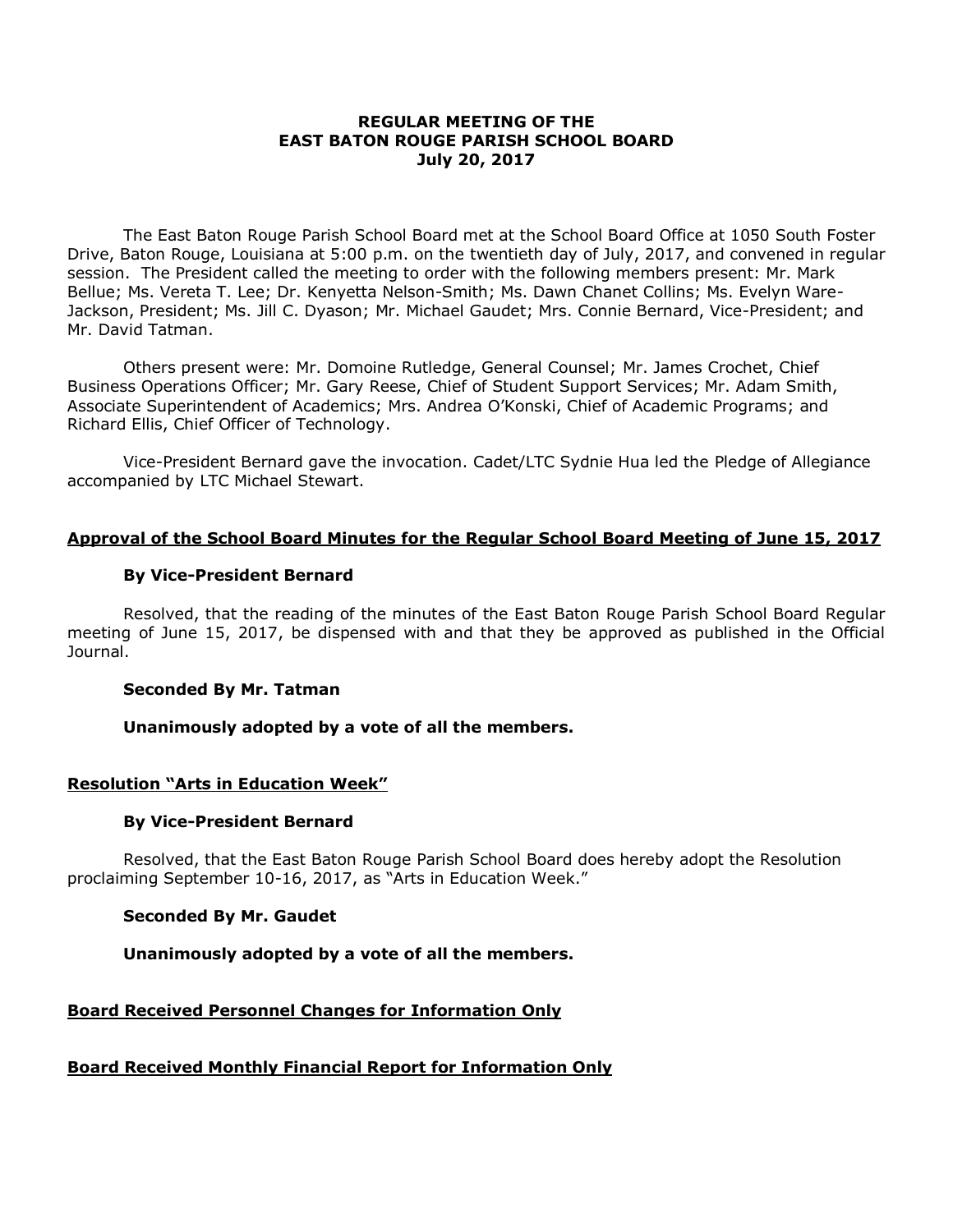#### **By Ms. Collins**

Resolved, that the East Baton Rouge Parish School Board does hereby approve the Laura Bush Foundation for America's Libraries grant in the amount of \$7,000.00 to be used to support the Greenbrier Elementary School Library to purchase easy read, science, and history/geography books.

## **Seconded By Mr. Bellue**

**Unanimously adopted by a vote of the members present. (Dr. Nelson-Smith was absent.)**

#### **Professional Services Contract with Pena Language Consultants**

#### **By Mr. Tatman**

Resolved, that the East Baton Rouge Parish School Board does hereby approve the professional services contract between the East Baton Rouge Parish School Board and Pena Language Consultants in the amount of \$12,000.00 for professional development training for ELL staff. (Funding Source: General Fund – Bilingual Programs)

#### **Seconded By Ms. Lee**

#### **Unanimously adopted by a vote of the members present. (Dr. Nelson-Smith was absent.)**

#### **Memorandum of Understanding (MOU) between Early Childhood Network and Raising Angels and Impact Charter Schools**

#### **By Ms. Collins**

Resolved, that the East Baton Rouge Parish School Board does hereby approve the Memorandum of Understanding (MOU) between the Early Childhood Network and Raising Angels and Impact Charter Schools to participate in the Community Network for the 2017-2018 school year through the Pre-School Expansion Grant.

#### **Seconded By Mr. Tatman**

**Unanimously adopted by a vote of the members present. (Dr. Nelson-Smith was absent.)**

#### **Cooperative Agreement with Louisiana State University AgCenter**

#### **By Ms. Lee**

Resolved, that the East Baton Rouge Parish School Board does hereby approve the renewal of a Cooperative Agreement between the East Baton Rouge Parish School Board and the Louisiana State University AgCenter in the amount of \$61,750.00 (\$12,350,00 per year for five years) to support and administer the Louisiana Cooperative Extension 4-H youth development and community nutrition program. (Funding Source: General Fund)

#### **Seconded By Mr. Gaudet**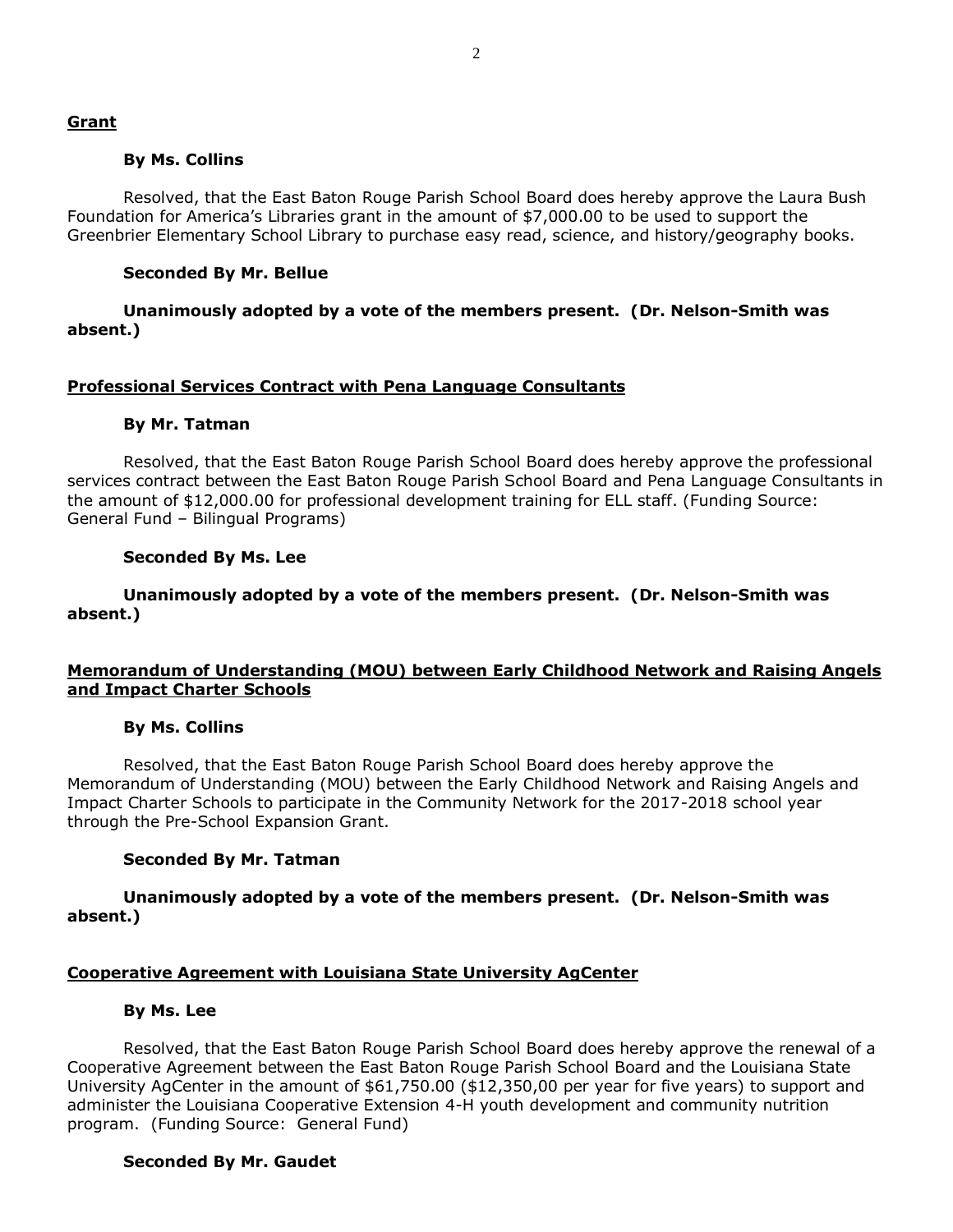# **Unanimously adopted by a vote of the members present. (Dr. Nelson-Smith was absent.)**

## **Professional Services Contract with AMIKids**

#### **By Mr. Tatman**

Resolved, that the East Baton Rouge Parish School Board does hereby approve the renewal of a professional services contract between the East Baton Rouge Parish School Board and AMIKids in the amount of \$600,000.00 for one year to provide instructional and behavior modification services to disengaged or expelled youth attending EBR schools. (Funding Source: Tax Plan)

#### **Seconded By Mr. Gaudet**

## **Unanimously adopted by a vote of the members present. (Dr. Nelson-Smith was absent.)**

#### **Professional Services Contract with Instructure**

#### **By Vice-President Bernard**

Resolved, that the East Baton Rouge Parish School Board does hereby approve the professional services contract between the East Baton Rouge Parish School Board and Instructure in the amount of \$27,698.00 for support and cloud subscription technology services. (Funding Source: General Fund: Technology Services)

#### **Seconded By Ms. Collins**

## **Unanimously adopted by a vote of the members present. (Dr. Nelson-Smith was absent.)**

## **Professional Services Contract with Louisiana State University**

#### **By Vice-President Bernard**

Resolved, that the East Baton Rouge Parish School Board does hereby approve the renewal of a professional services contract between the East Baton Rouge Parish School Board and Louisiana State University in the amount of \$300,000.00 for the period of June 30, 2017 to June 30, 2018, as it relates to course development and human resources to support the academies at Lee High School and the expansion of professional development offerings. (Funding Source: General Fund)

#### **Seconded By Mr. Bellue**

## **Unanimously adopted by a vote of the members present. (Dr. Nelson-Smith was absent.)**

## **Joint Agreement with CSAL Charter School, J.K. Haynes Charter School, Madison Prep Charter School, and AMIKids to Serve Meals**

**By Mr. Gaudet**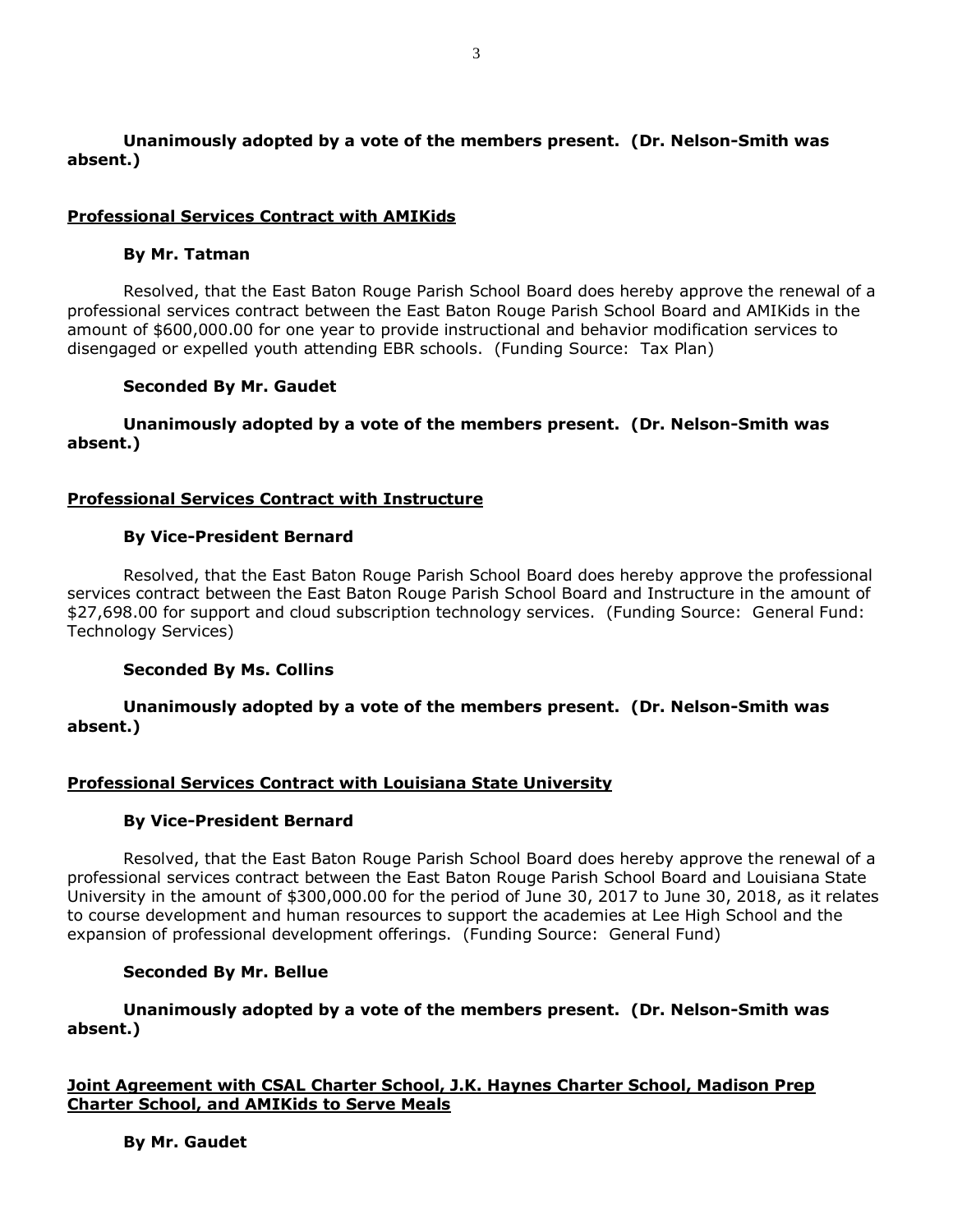Resolved, that the East Baton Rouge Parish School Board does hereby approve the Joint Agreement between the East Baton Rouge Parish School Board and CSAL Charter School, J.K. Haynes Charter School, Madison Prep Charter School, and AMIKids to serve meals to charter school students. (Gary Reese/Nadine Mann)

## **Seconded By Vice-President Bernard**

# **Unanimously adopted by a vote of the members present. (Dr. Nelson-Smith was absent.)**

# **Authorization for Superintendent to Execute Agreement with Follett School Solutions**

## **By Mr. Tatman**

Resolved, that the East Baton Rouge Parish School Board does hereby authorize the Superintendent of Schools to execute an agreement between the East Baton Rouge Parish School Board and Follett School Solutions in the amount of \$62,163.00 for cloud hosting services for the Follett Resource Manager. (Funding Source: General Fund – Technology Services)

# **Seconded By Vice-President Bernard**

**Unanimously adopted by a vote of the members present. (Dr. Nelson-Smith was absent.)**

## **Memorandum of Understanding (MOU) with Louisiana State University to Provide Dual Enrollment for 2017-2018**

## **By Mr. Lee**

Resolved, that the East Baton Rouge Parish School Board does hereby approve the Memorandum of Understanding (MOU) between the East Baton Rouge Parish School Board and Louisiana State University (LSU) to provide dual enrollment for the 2017-2018 school year. (Funding Source: Supplemental Course Academy (SCA) State Funds) (Andrea O'Konski)

## **Seconded By Mr. Bellue**

# **Unanimously adopted by a vote of the members present. (Dr. Nelson-Smith was absent.)**

# **Authorization for Staff to Advertise and Accept Low Bids**

## **By Ms. Lee**

Resolved, that the East Baton Rouge Parish School Board does hereby authorize staff to advertise, accept the low bid meeting specifications, and make the award of a contract for the HVAC and Roof Replacement at Crestworth Elementary School, or reject any and all bids for just cause in accordance with the Louisiana Public Bid Law; Louisiana Revised Statutes, Title 38; Chapter 10.

## **Seconded By Ms. Collins**

**Unanimously adopted by a vote of the members present. (Dr. Nelson-Smith was absent.)**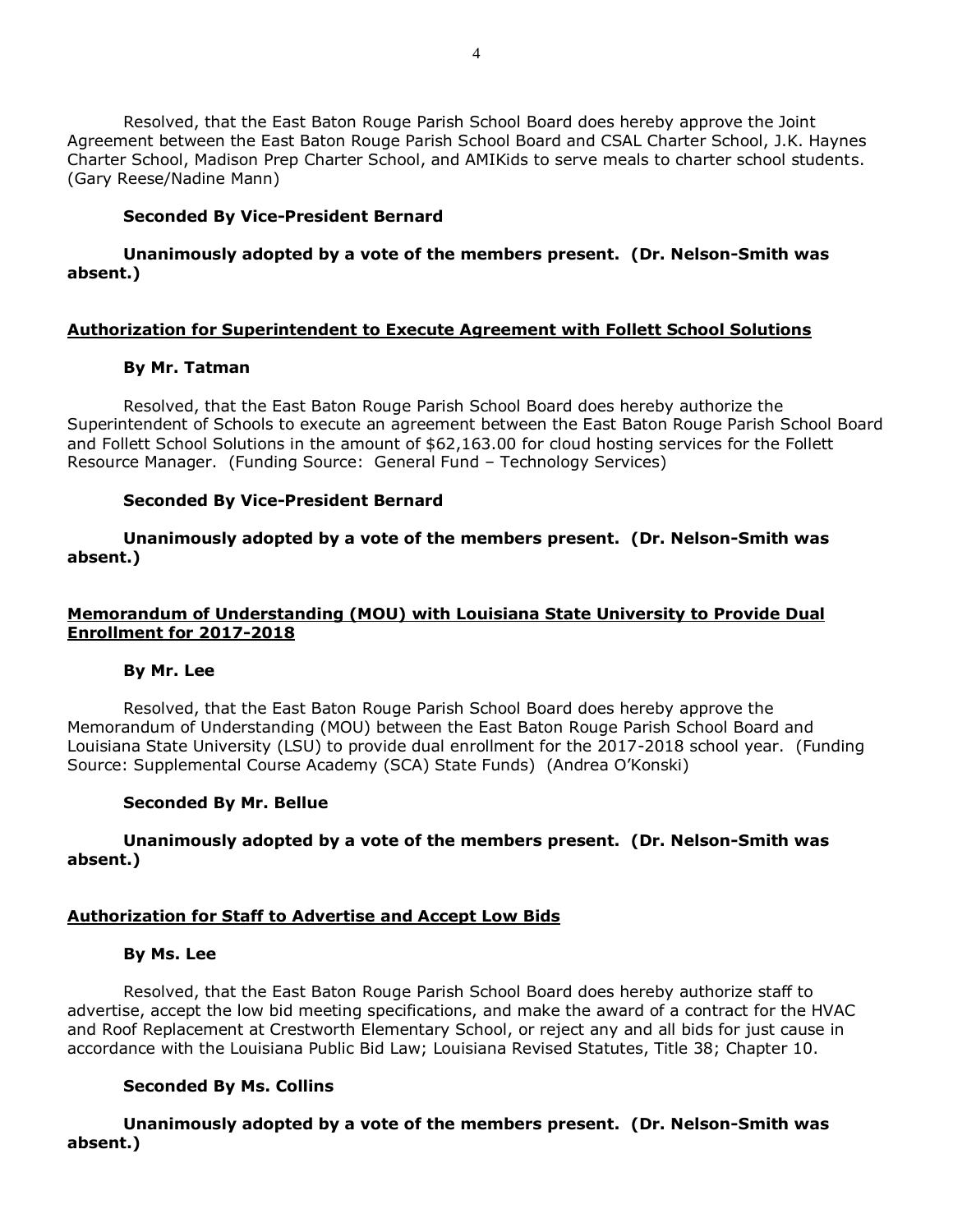# **Authorization to Amend Agreement for Grant Management Services**

## **By Vice-President Bernard**

Resolved, that the East Baton Rouge Parish School Board does hereby approve the amendment to the agreement for grant management services and related matters.

# **Seconded By Ms. Dyason**

# **Unanimously adopted by a vote of the members present. (Dr. Nelson-Smith was absent.)**

# **Authorization to Execute Agreement to Grant Access to a Tract of Land Adjacent to Lee High School**

## **By Mr. Tatman**

Resolved, that the East Baton Rouge Parish School Board does hereby authorize the Superintendent to execute an agreement which grants access to a tract of land located adjacent to Lee High School.

## **Seconded By Ms. Lee**

# **Unanimously adopted by a vote of the members present. (Dr. Nelson-Smith was absent.)**

# **Conjoint Agreement of Lease with J.K. Haynes Elementary Charter**

## **By Mr. Bellue**

Resolved, that the East Baton Rouge Parish School Board does hereby approve the renewal of a Conjoint Agreement of Lease between the East Baton Rouge Parish School Board and J. K. Haynes Elementary Charter School for a period of five (5) years.

## **Seconded By Ms. Lee**

# **Unanimously adopted by a vote of the members present. (Dr. Nelson-Smith was absent.)**

# **Authorization for Superintendent to Negotiate and Execute Contract with BASIS**

## **By Mr. Tatman**

Resolved, that the East Baton Rouge Parish School Board does hereby authorize the Superintendent to negotiate and execute a contract between the East Baton Rouge Parish School Board and BASIS Charter and related matters.

## **Seconded By Vice-President Bernard**

## **The vote on the motion was as follows:**

**Yeas: (6) Mr. Bellue, President Ware-Jackson, Ms. Dyason, Mr. Gaudet, Vice-President Bernard, Mr. Tatman**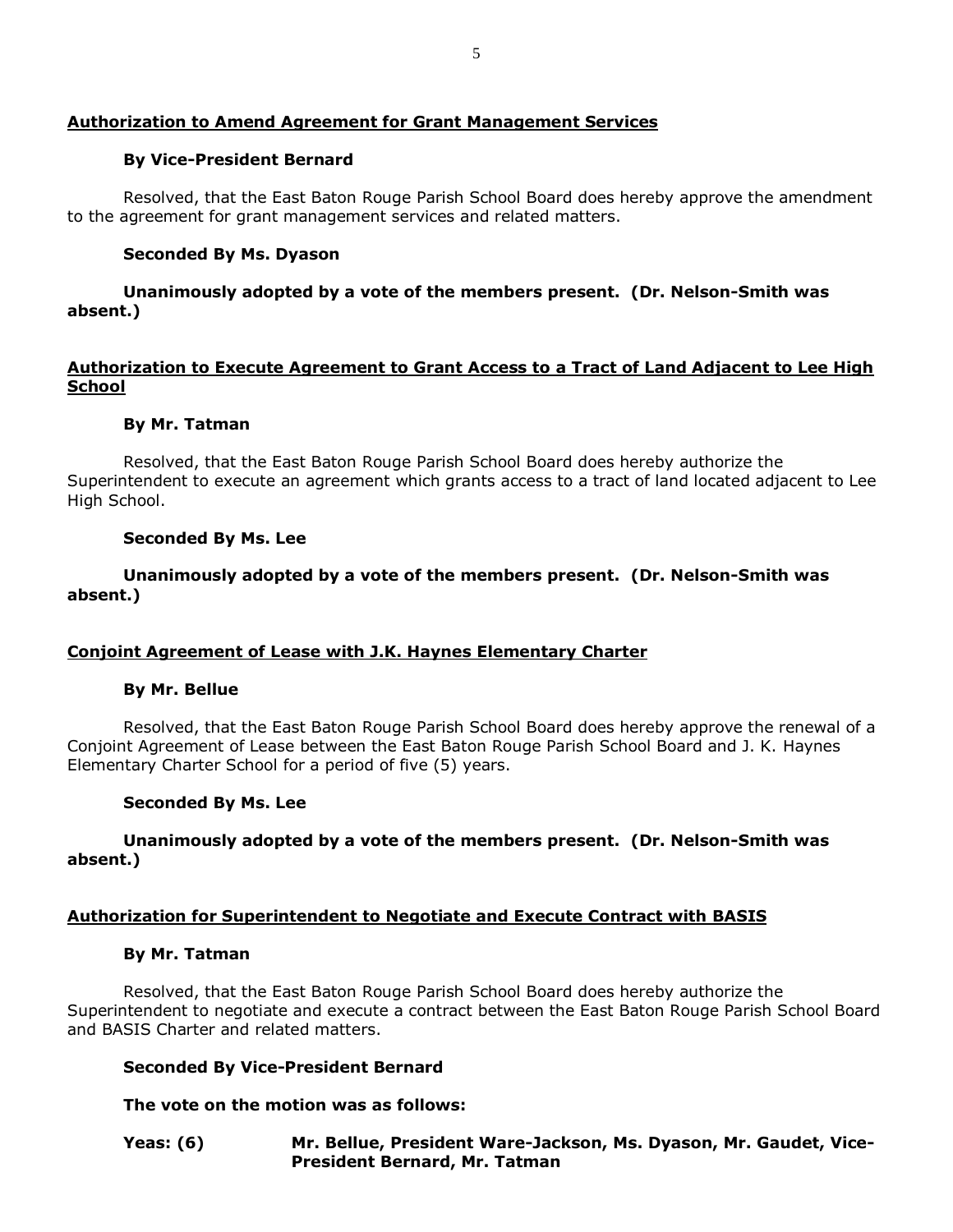| Nays: $(0)$    | <b>None</b>                    |
|----------------|--------------------------------|
| Abstained: (2) | <b>Ms. Lee and Ms. Collins</b> |
| Absent: (1)    | Dr. Nelson-Smith               |

**The motion was declared adopted.**

## **Previously Executed Cash Sale from East Baton Rouge Parish School Board to Southern Apartments**

#### **By Mr. Tatman**

Resolved, that the East Baton Rouge Parish School Board does hereby approve the previously executed cash sale from the East Baton Rouge Parish School Board to Southern Apartments for immovable property located in East Baton Rouge Parish in order to amend the legal description of the property conveyed in the sale.

#### **Seconded By Mr. Gaudet**

**Unanimously adopted by a vote of the members present. (Dr. Nelson-Smith was absent.)**

## **Student Rights & Responsibilities Handbook and Discipline Policy for the 2017-2018**

#### **By Ms. Lee**

Resolved, that the East Baton Rouge Parish School Board does hereby approve the *Student Rights & Responsibilities Handbook and Discipline Policy* for the 2017-2018 school year for the East Baton Rouge Parish School System, with noted changes.

#### **Seconded By Mr. Gaudet**

## **Unanimously adopted by a vote of the members present. (Dr. Nelson-Smith was absent.)**

#### **Revised Reorganization Chart**

#### **By Vice-President Bernard**

Resolved, that the East Baton Rouge Parish School Board does hereby approve the revised reorganization chart and related matters.

#### **Seconded By Ms. Collins**

## **Unanimously adopted by a vote of the members present. (Dr. Nelson-Smith was absent.)**